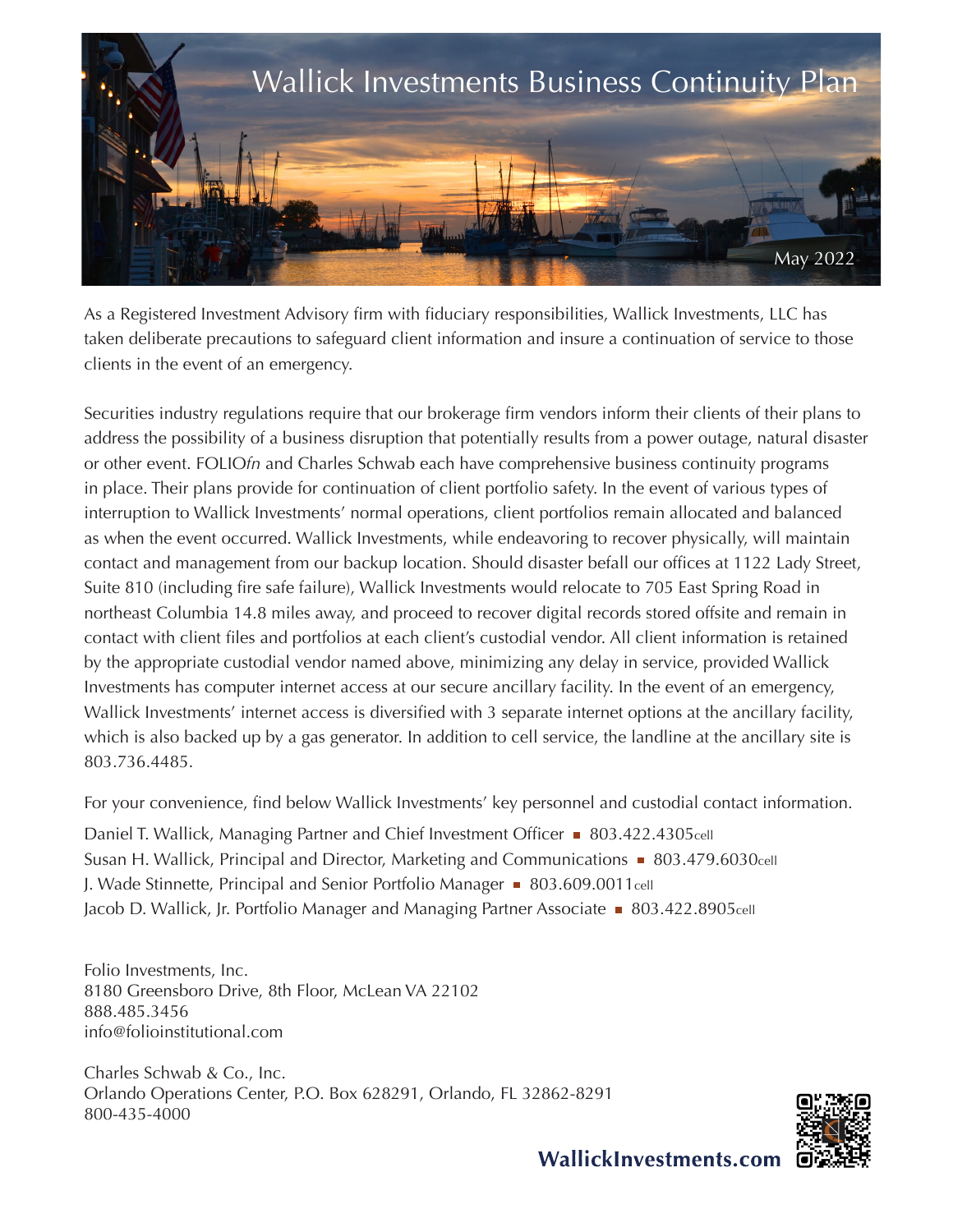## **Important Disclosures**

## Business Continuity & Contingency Planning

Securities industry regulations require that brokerage firms inform their clients of their plans to address the possibility of a business disruption that potentially results from a power outage, natural disaster, or other event. Folio Investments, Inc. has a comprehensive business continuity program in place, which we review, update and test on a regular basis. The plan provides for continuation of client service in the event of various types of interruption to our facilities and services, although obviously we cannot plan for or guarantee against all contingencies.

Our policy is to respond to significant business disruptions by safeguarding employees' lives and firm property, making a financial and operational assessment then quickly recovering and resuming operations while protecting the firm's books and records.

Examples of potential scenarios that our plans address:

A power outage. Our primary facility has multiple layers of power supply, including battery and diesel generator power supplies, which address this contingency.

Our primary call center becomes unavailable for any reason. We are able to transition to remote locations and continue to answer calls.

External threats or damage to our primary facility. We can transition to our back-up facility with some, but in many cases minimal, disruption to services.

No contingency plan can eliminate all risk of service interruption. In creating our Business Continuity & Contingency Plan, we make certain assumptions regarding alternative facilities being accessible, sufficient personnel being available, and external organizations including securities markets and government agencies being operational. If these assumptions are not valid under particular circumstances, we are prepared to evaluate possibilities for minimizing the disruption to our services feasible as events unfold and will promptly provide clients with information about how to access their funds and securities.

We update our Business Continuity & Contingency Plan as needed and evaluate the plan at least annually. We will continue to post an updated summary of our plan on our website. You may also obtain our current Business Continuity & Contingency Plan summary by submitting a written request to:

Folio Investments, Inc. ATTN: Business Continuity Plan 8180 Greensboro Drive, 8th Floor McLean, VA 22102